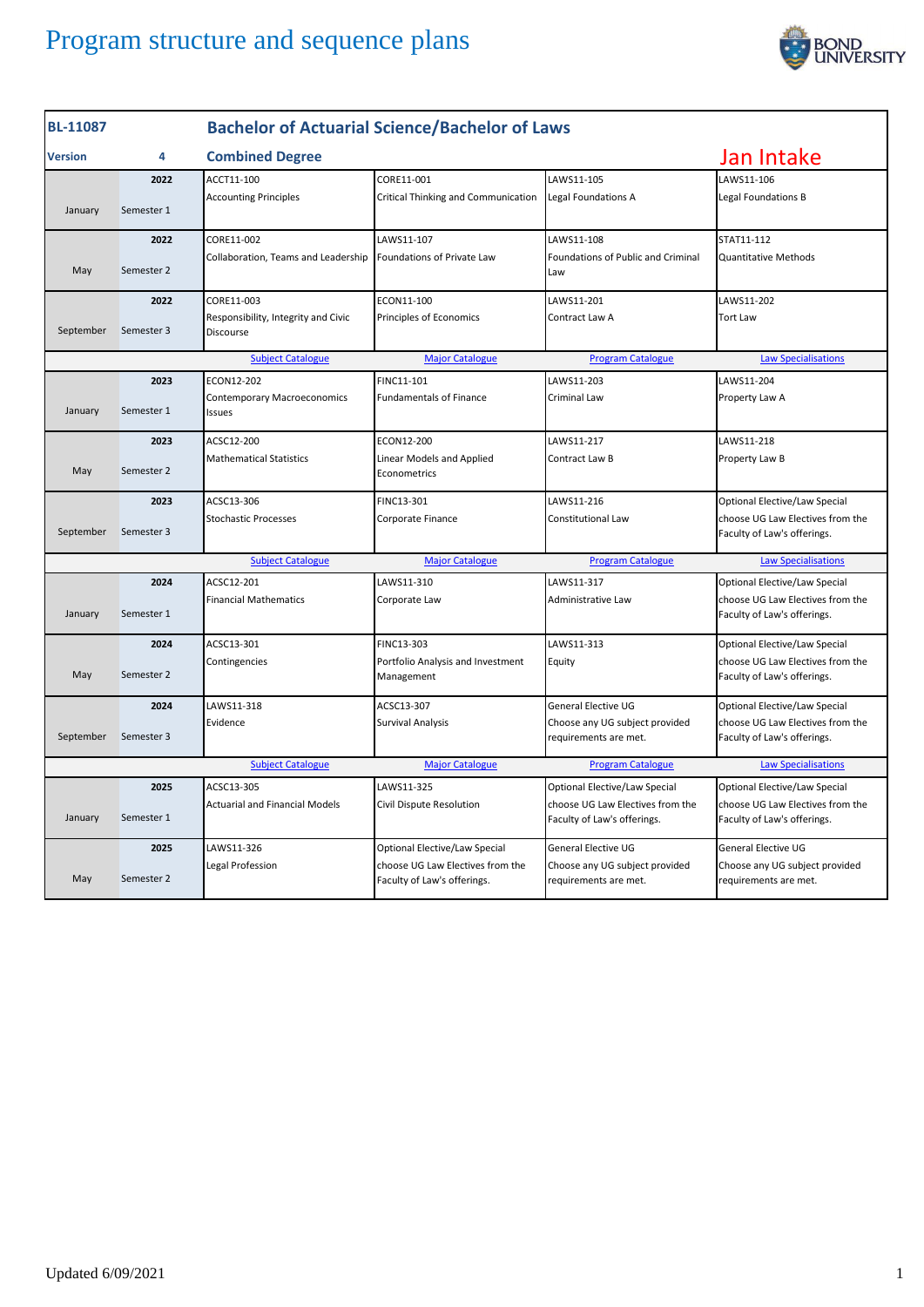

| <b>BL-11087</b>                                                                                              |            | <b>Bachelor of Actuarial Science/Bachelor of Laws</b> |                                           |                                                                 |                                                                 |
|--------------------------------------------------------------------------------------------------------------|------------|-------------------------------------------------------|-------------------------------------------|-----------------------------------------------------------------|-----------------------------------------------------------------|
| <b>Version</b>                                                                                               | 4          | <b>Combined Degree</b>                                |                                           |                                                                 | May Intake                                                      |
|                                                                                                              | 2022       | ACCT11-100                                            | CORE11-001                                | LAWS11-105                                                      | LAWS11-106                                                      |
| May                                                                                                          | Semester 1 | <b>Accounting Principles</b>                          | Critical Thinking and Communication       | Legal Foundations A                                             | Legal Foundations B                                             |
|                                                                                                              | 2022       | CORE11-002                                            | LAWS11-107                                | LAWS11-108                                                      | STAT11-112                                                      |
| September                                                                                                    | Semester 2 | Collaboration, Teams and Leadership                   | Foundations of Private Law                | Foundations of Public and Criminal<br>Law                       | <b>Quantitative Methods</b>                                     |
|                                                                                                              | 2023       | CORE11-003                                            | ECON11-100                                | LAWS11-201                                                      | LAWS11-202                                                      |
| January                                                                                                      | Semester 3 | Responsibility, Integrity and Civic<br>Discourse      | Principles of Economics                   | Contract Law A                                                  | <b>Tort Law</b>                                                 |
|                                                                                                              |            | <b>Subject Catalogue</b>                              | <b>Major Catalogue</b>                    | <b>Program Catalogue</b>                                        | <b>Law Specialisations</b>                                      |
|                                                                                                              | 2023       | ECON12-202                                            | FINC11-101                                | AWS11-203                                                       | LAWS11-204                                                      |
| May                                                                                                          | Semester 1 | <b>Contemporary Macroeconomics</b><br>Issues          | <b>Fundamentals of Finance</b>            | <b>Criminal Law</b>                                             | Property Law A                                                  |
|                                                                                                              | 2023       | ACSC12-200                                            | ECON12-200                                | LAWS11-217                                                      | LAWS11-218                                                      |
| September                                                                                                    | Semester 2 | <b>Mathematical Statistics</b>                        | Linear Models and Applied<br>Econometrics | Contract Law B                                                  | Property Law B                                                  |
|                                                                                                              | 2024       | ACSC12-201                                            | LAWS11-216                                | Optional Elective/Law Special                                   | Optional Elective/Law Special                                   |
| January                                                                                                      | Semester 3 | <b>Financial Mathematics</b>                          | <b>Constitutional Law</b>                 | choose UG Law Electives from the<br>Faculty of Law's offerings. | choose UG Law Electives from the<br>Faculty of Law's offerings. |
|                                                                                                              |            | <b>Subject Catalogue</b>                              | <b>Major Catalogue</b>                    | <b>Program Catalogue</b>                                        | <b>Law Specialisations</b>                                      |
|                                                                                                              | 2024       | ACSC13-301                                            | LAWS11-310                                | LAWS11-317                                                      | Optional Elective/Law Special                                   |
| May                                                                                                          | Semester 1 | Contingencies                                         | Corporate Law                             | Administrative Law                                              | choose UG Law Electives from the<br>Faculty of Law's offerings. |
|                                                                                                              | 2024       | ACSC13-306                                            | LAWS11-313                                | General Elective UG                                             | Optional Elective/Law Special                                   |
| September                                                                                                    | Semester 2 | <b>Stochastic Processes</b>                           | Equity                                    | Choose any UG subject provided<br>requirements are met.         | choose UG Law Electives from the<br>Faculty of Law's offerings. |
|                                                                                                              | 2025       | ACSC13-305                                            | FINC13-301                                | LAWS11-318                                                      | Optional Elective/Law Special                                   |
| January                                                                                                      | Semester 3 | <b>Actuarial and Financial Models</b>                 | Corporate Finance                         | Evidence                                                        | choose UG Law Electives from the<br>Faculty of Law's offerings. |
| <b>Subject Catalogue</b><br><b>Major Catalogue</b><br><b>Program Catalogue</b><br><b>Law Specialisations</b> |            |                                                       |                                           |                                                                 |                                                                 |
|                                                                                                              | 2025       | FINC13-303                                            | LAWS11-325                                | Optional Elective/Law Special                                   | Optional Elective/Law Special                                   |
| May                                                                                                          | Semester 1 | Portfolio Analysis and Investment<br>Management       | Civil Dispute Resolution                  | choose UG Law Electives from the<br>Faculty of Law's offerings. | choose UG Law Electives from the<br>Faculty of Law's offerings. |
|                                                                                                              | 2025       | ACSC13-307                                            | LAWS11-326                                | General Elective UG                                             | General Elective UG                                             |
| September                                                                                                    | Semester 2 | <b>Survival Analysis</b>                              | Legal Profession                          | Choose any UG subject provided<br>requirements are met.         | Choose any UG subject provided<br>requirements are met.         |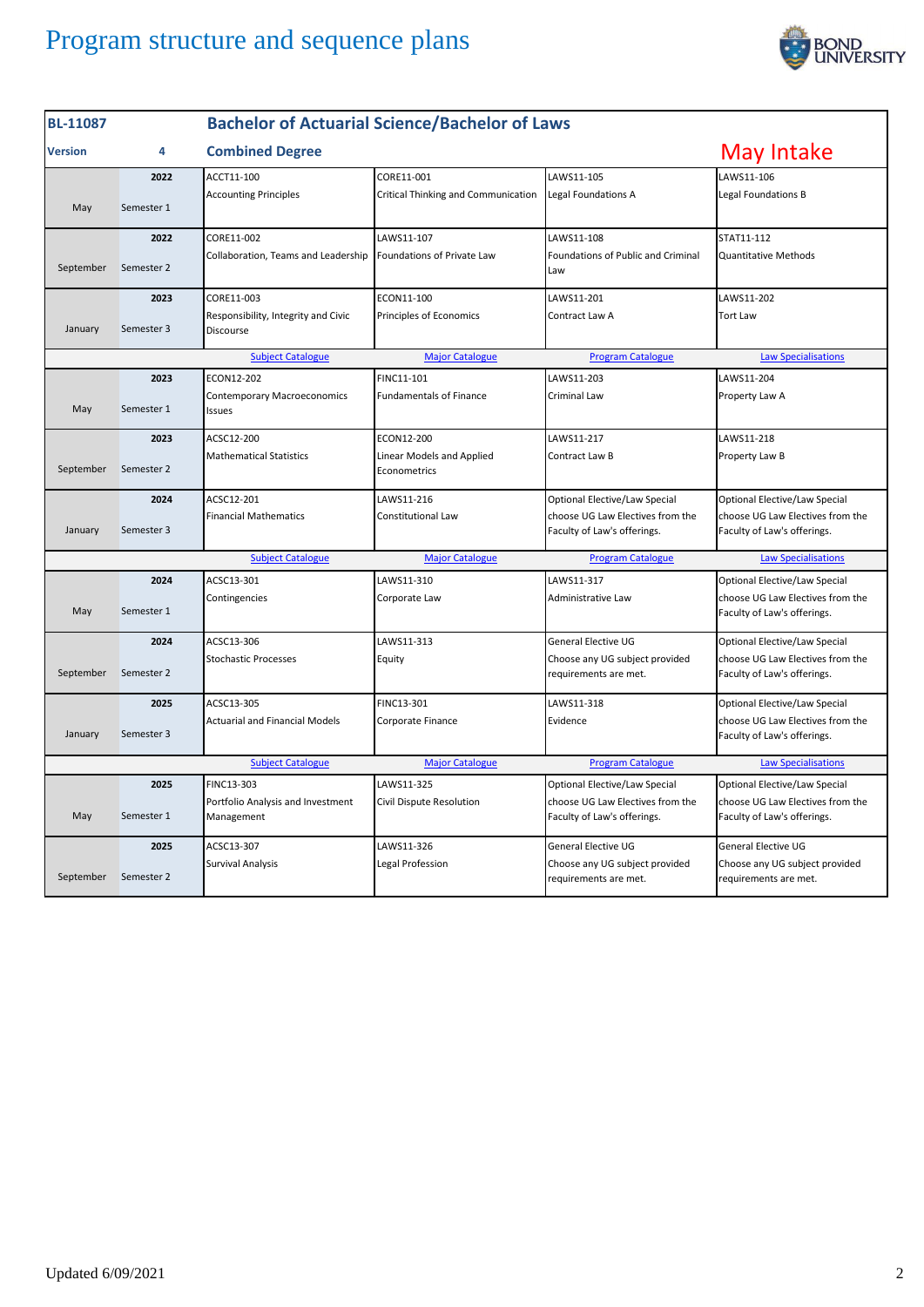

| <b>BL-11087</b>                                                                                              |            |                                                  | <b>Bachelor of Actuarial Science/Bachelor of Laws</b>           |                                                                 |                                                                 |  |
|--------------------------------------------------------------------------------------------------------------|------------|--------------------------------------------------|-----------------------------------------------------------------|-----------------------------------------------------------------|-----------------------------------------------------------------|--|
| <b>Version</b>                                                                                               | 4          | <b>Combined Degree</b>                           |                                                                 |                                                                 | Sep Intake                                                      |  |
|                                                                                                              | 2022       | ACCT11-100                                       | CORE11-001                                                      | LAWS11-105                                                      | LAWS11-106                                                      |  |
| September                                                                                                    | Semester 1 | <b>Accounting Principles</b>                     | Critical Thinking and Communication                             | Legal Foundations A                                             | Legal Foundations B                                             |  |
|                                                                                                              | 2023       | CORE11-002                                       | LAWS11-107                                                      | LAWS11-108                                                      | STAT11-112                                                      |  |
| January                                                                                                      | Semester 2 | Collaboration, Teams and Leadership              | Foundations of Private Law                                      | Foundations of Public and Criminal<br>Law                       | <b>Quantitative Methods</b>                                     |  |
|                                                                                                              | 2023       | CORE11-003                                       | ECON11-100                                                      | LAWS11-201                                                      | LAWS11-202                                                      |  |
| May                                                                                                          | Semester 3 | Responsibility, Integrity and Civic<br>Discourse | Principles of Economics                                         | Contract Law A                                                  | <b>Tort Law</b>                                                 |  |
|                                                                                                              |            | <b>Subject Catalogue</b>                         | <b>Major Catalogue</b>                                          | <b>Program Catalogue</b>                                        | <b>Law Specialisations</b>                                      |  |
|                                                                                                              | 2023       | FINC11-101                                       | LAWS11-203                                                      | LAWS11-204                                                      | Optional Elective/Law Special                                   |  |
| September                                                                                                    | Semester 1 | <b>Fundamentals of Finance</b>                   | Criminal Law                                                    | Property Law A                                                  | choose UG Law Electives from the<br>Faculty of Law's offerings. |  |
|                                                                                                              | 2024       | ACSC12-201                                       | ECON12-202                                                      | LAWS11-217                                                      | LAWS11-218                                                      |  |
| January                                                                                                      | Semester 2 | <b>Financial Mathematics</b>                     | <b>Contemporary Macroeconomics</b><br>Issues                    | Contract Law B                                                  | Property Law B                                                  |  |
|                                                                                                              | 2024       | ACSC12-200                                       | ECON12-200                                                      | LAWS11-216                                                      | Optional Elective/Law Special                                   |  |
| May                                                                                                          | Semester 3 | <b>Mathematical Statistics</b>                   | Linear Models and Applied<br>Econometrics                       | <b>Constitutional Law</b>                                       | choose UG Law Electives from the<br>Faculty of Law's offerings. |  |
|                                                                                                              |            | <b>Subject Catalogue</b>                         | <b>Major Catalogue</b>                                          | <b>Program Catalogue</b>                                        | <b>Law Specialisations</b>                                      |  |
|                                                                                                              | 2024       | FINC13-301                                       | LAWS11-310                                                      | LAWS11-317                                                      | Optional Elective/Law Special                                   |  |
| September                                                                                                    | Semester 1 | Corporate Finance                                | Corporate Law                                                   | Administrative Law                                              | choose UG Law Electives from the<br>Faculty of Law's offerings. |  |
|                                                                                                              | 2025       | ACSC13-306                                       | FINC13-303                                                      | LAWS11-313                                                      | Optional Elective/Law Special                                   |  |
| January                                                                                                      | Semester 2 | <b>Stochastic Processes</b>                      | Portfolio Analysis and Investment<br>Management                 | Equity                                                          | choose UG Law Electives from the<br>Faculty of Law's offerings. |  |
|                                                                                                              | 2025       | ACSC13-301                                       | LAWS11-318                                                      | General Elective UG                                             | Optional Elective/Law Special                                   |  |
| May                                                                                                          | Semester 3 | Contingencies                                    | Evidence                                                        | Choose any UG subject provided<br>requirements are met.         | choose UG Law Electives from the<br>Faculty of Law's offerings. |  |
| <b>Subject Catalogue</b><br><b>Major Catalogue</b><br><b>Program Catalogue</b><br><b>Law Specialisations</b> |            |                                                  |                                                                 |                                                                 |                                                                 |  |
|                                                                                                              | 2025       | ACSC13-307                                       | LAWS11-325                                                      | LAWS11-326                                                      | General Elective UG                                             |  |
| September                                                                                                    | Semester 1 | <b>Survival Analysis</b>                         | Civil Dispute Resolution                                        | Legal Profession                                                | Choose any UG subject provided<br>requirements are met.         |  |
|                                                                                                              | 2026       | ACSC13-305                                       | Optional Elective/Law Special                                   | Optional Elective/Law Special                                   | <b>General Elective UG</b>                                      |  |
| January                                                                                                      | Semester 2 | <b>Actuarial and Financial Models</b>            | choose UG Law Electives from the<br>Faculty of Law's offerings. | choose UG Law Electives from the<br>Faculty of Law's offerings. | Choose any UG subject provided<br>requirements are met.         |  |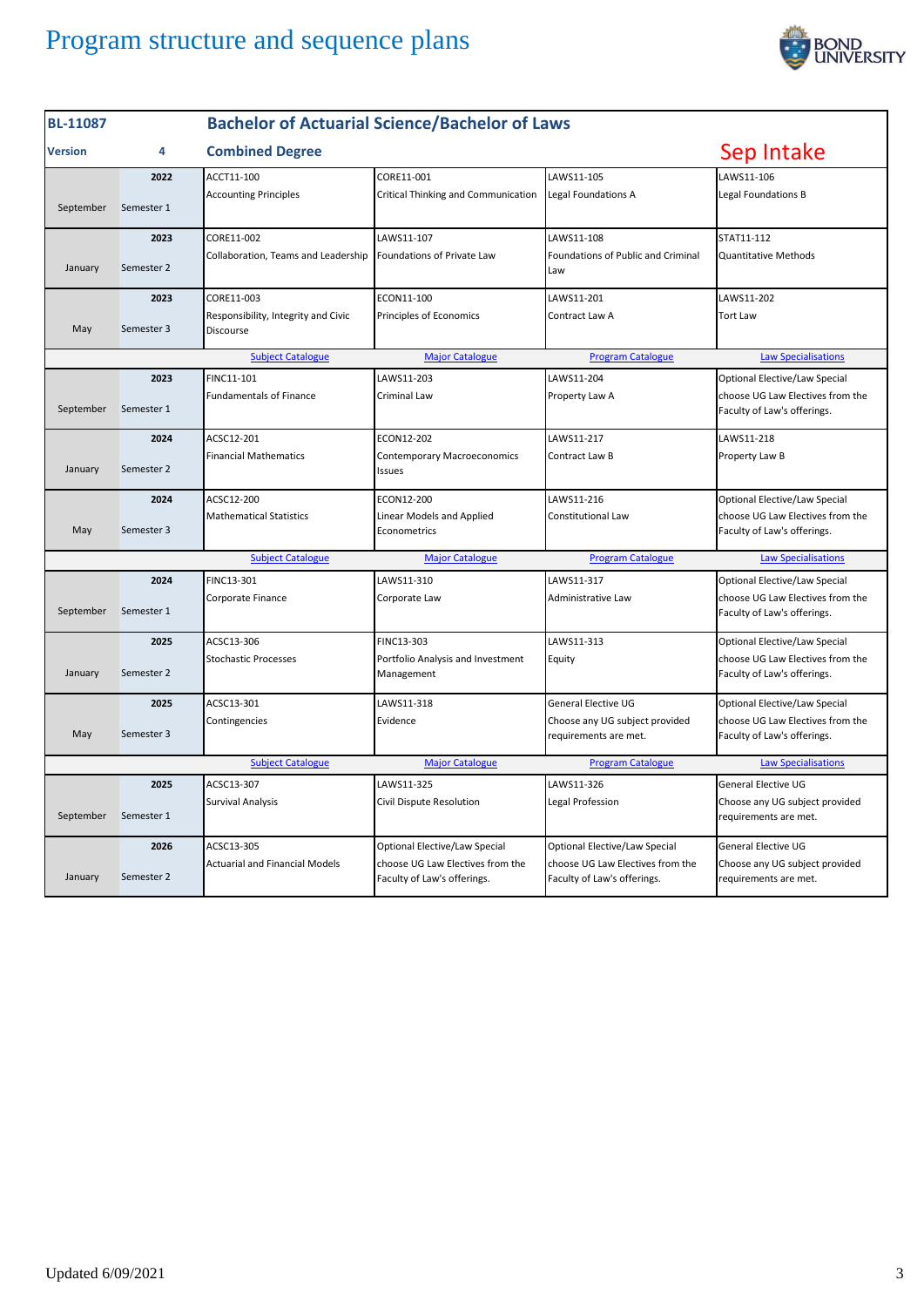

### **GENERAL INFORMATION**

**You are registered into Beyond Bond which is a practical, activity-based program that extends across the duration of all undergraduate degrees. You are registered in the Bond Business Mentoring Program designed for all new undergraduate students; please be advised the first scheduled gathering is in the Bond Business School orientation, If you require further information please email businessmentoring@bond.edu.au**

#### **PROGRAM INFORMATION**

**Students may choose to complete an optional Law Major in Climate Law (60cp).** 

**To be eligable for the Climate Law Major, students must complete six elective subjects from the Climate Major options accross their General and Law Electives.**

**Students may choose to complete an optional Law Specialisation (40cp) in one of the following areas:**

**• Canadian Law and Practice • Climate Law • Contemporary Legal Issues • Corporate and Commercial Law • International and Comparative Law • Legal Innovation and Technology • Legal Practice**

**To be eligible for a Law Specialisation, students must complete a minimum of four Law Electives (40 credit points) within one of the above areas. Eligible students will receive a Specialisation Certificate at the completion of their Law program.**

**Bachelor of Laws with Honours - Please see eligibility requirements for achieving Honours (\*\*including the completion of LAWS13-569 Legal Research Project as an elective) on the Law Honours / Distinction information webpage.**

### **SUBJECT INFORMATION**

**Students can choose 4 General Elective Subject (40CP).**

**General elective – A subject that may be chosen from any subject on offer across the University provided requisites, enrolment restrictions and any other faculty requirements have been met.**

**Students are encouraged to undertake an optional minor (40CP). This will replace four (4) of their general electives. All minors in the Bond Business School are available to this program.**